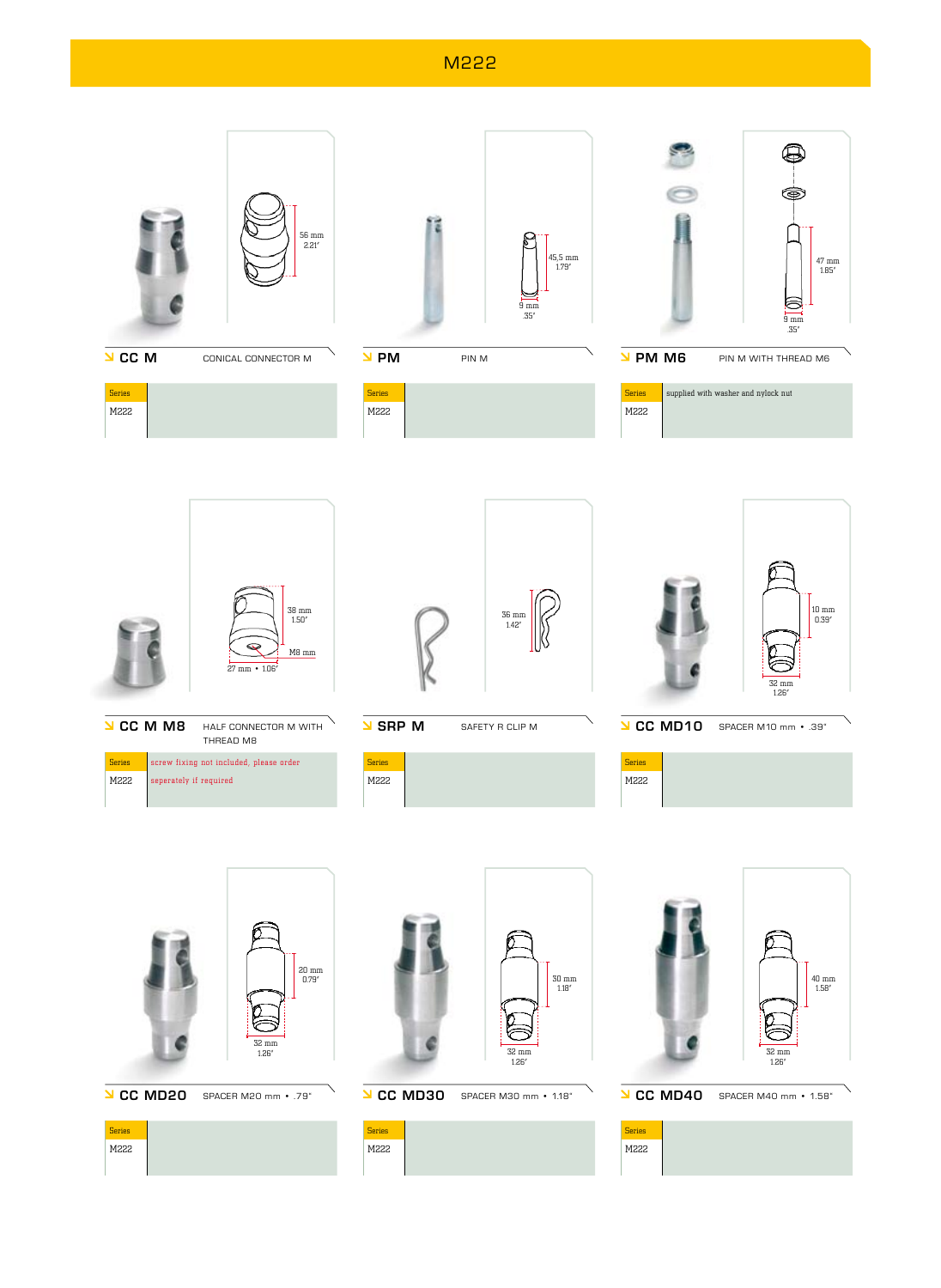## M222



|        | <b>MBPDC</b><br><b>MWPDC</b> |      | BASE / WALL PLATE DUO M222<br>WITH HALF CONNECTORS |            |        |  |  |
|--------|------------------------------|------|----------------------------------------------------|------------|--------|--|--|
| Series | A                            | R    |                                                    |            |        |  |  |
| M222   | 270                          | 90   | 1 <sub>0</sub>                                     | 5          | mm     |  |  |
|        | 10.63                        | 3.54 | n.39                                               | $.2\Omega$ | inches |  |  |



MBPTC **MBPTC** BASE/WALL PLATE TRIO M222<br>MWPTC WITH HALF CONNECTORS WITH HALF CONNECTORS

| <b>Series</b> |       |      |      |     |        |
|---------------|-------|------|------|-----|--------|
| M222          | 262   | 230  | 10   |     | mm     |
|               | 10.32 | 9.06 | 0.39 | .20 | inches |



MBPQC **MBPQC** BASE/WALL PLATE QUATRO<br>**MWPQC** M222 WITH HALF CONNECT M222 WITH HALF CONNECTORS

| <b>Series</b> |     |                  |    |                              |        |
|---------------|-----|------------------|----|------------------------------|--------|
| M222          | 270 | 270              | 10 |                              | mm     |
|               |     | 10.63 10.63 0.39 |    | $\overline{\phantom{0}}$ .20 | inches |
|               |     |                  |    |                              |        |





| MBPD<br>MWPD |       | BASE / WALL PLATE DUO M222<br>WITH FFMALE RECEIVERS |      |     |        |  |
|--------------|-------|-----------------------------------------------------|------|-----|--------|--|
| Series       | A     | R                                                   |      | n   |        |  |
| M222         | 270   | 90                                                  | 45   | 5   | mm     |  |
|              | 10.63 | 3.54                                                | 1.77 | .20 | inches |  |





MBPT MWPT BASE/WALL PLATE TRIO M222 WITH FEMALE RECEIVERS

| <b>Series</b> |       |      |      |     |        |
|---------------|-------|------|------|-----|--------|
| M222          | 264   | 230  | 45   |     | mm     |
|               | 10.39 | 9.06 | 1.77 | .20 | inches |





MBPQ **MBPQ** BASE/WALL PLATE QUATRO M222<br>**MWPQ** WITH FEMALE RECEIVERS WITH FEMALE RECEIVERS

| <b>Series</b> |     |                  |    |     |        |
|---------------|-----|------------------|----|-----|--------|
| M222          | 270 | 270              | 45 |     | mm     |
|               |     | 10.63 10.63 1.77 |    | .20 | inches |









**N EYE BOLT** M<sub>8</sub>  $\overline{\phantom{0}$  Series  $\overline{\phantom{0}}$  SWL 140 kg  $\overline{\phantom{0}}$  308.64 lbs M222